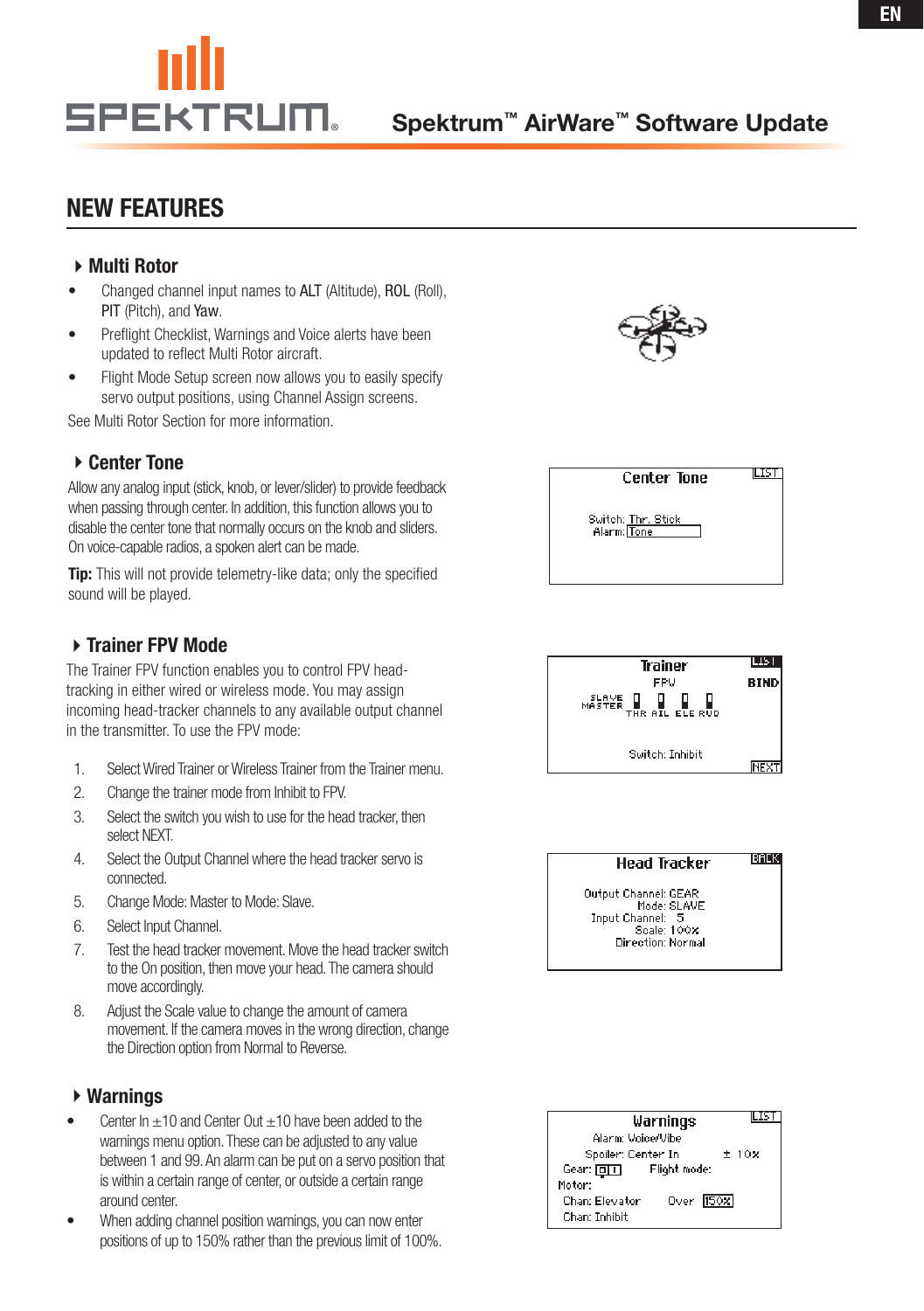## ▶ Digital Trims

The Left and Right Digital Trims can now be programmed as either Common or F-Mode for Normal, 2-Pos, or 3-Pos operation.

## $\triangleright$  Timers

Timers can now be named. There is a prompt for the Timer Name on the Timer setup screen. This name will be shown on the main screen.

#### ▶ Extended Delay Functions

Extended servo/flap/sequencer delay functions to include delays of 33, 36, 40, 45, 52, 60, 72, 90, 120, 180, and 360 seconds.

**IMPORTANT:** These are for full travel, so you may need to use a longer delay value to get the time you want for a servo to travel a shorter distance.

#### ▶ Creating New Models

When adding a new model from the Model Select screen or Model Utilities, the new model created is the same type of model (Acro, Heli, or Sail) as the current model. The Model Type function can still be used to change the type of the current model.

#### ▶ Screen Capture

- 1. Insert SD card into the card slot.
- 2. Navigate to the Transfer SD Card Menu.
- 3. Select Options and scroll to the right until Screen Print is selected.
- 4. Select desired switch (momentary switch recomended).
- 5. Images are saved on the SD card as .BMP files.

| Digital Switch Setup                   |  |
|----------------------------------------|--|
| Switch: RTrimD                         |  |
| Pos 0:<br>о×                           |  |
| Pos 1:<br><b>75%</b><br>$Poss2' - 75x$ |  |
|                                        |  |
|                                        |  |
|                                        |  |
| <b>Channel: Inhibit</b>                |  |



| RAL | ٥×<br>-12% | Camber Preset        |
|-----|------------|----------------------|
|     | -2%        | Launch               |
| RUD | -0%        | Rigl<br>Left         |
| GER | 100%       | 12.0<br>Ail:<br>12.5 |
|     | 12%        |                      |
|     | 100%       |                      |
|     | 6%         | Elev: -2.5           |
|     | 100%       | Speed: 45s           |

**Screen Print** 

**IBACK** 

Switch: Switch I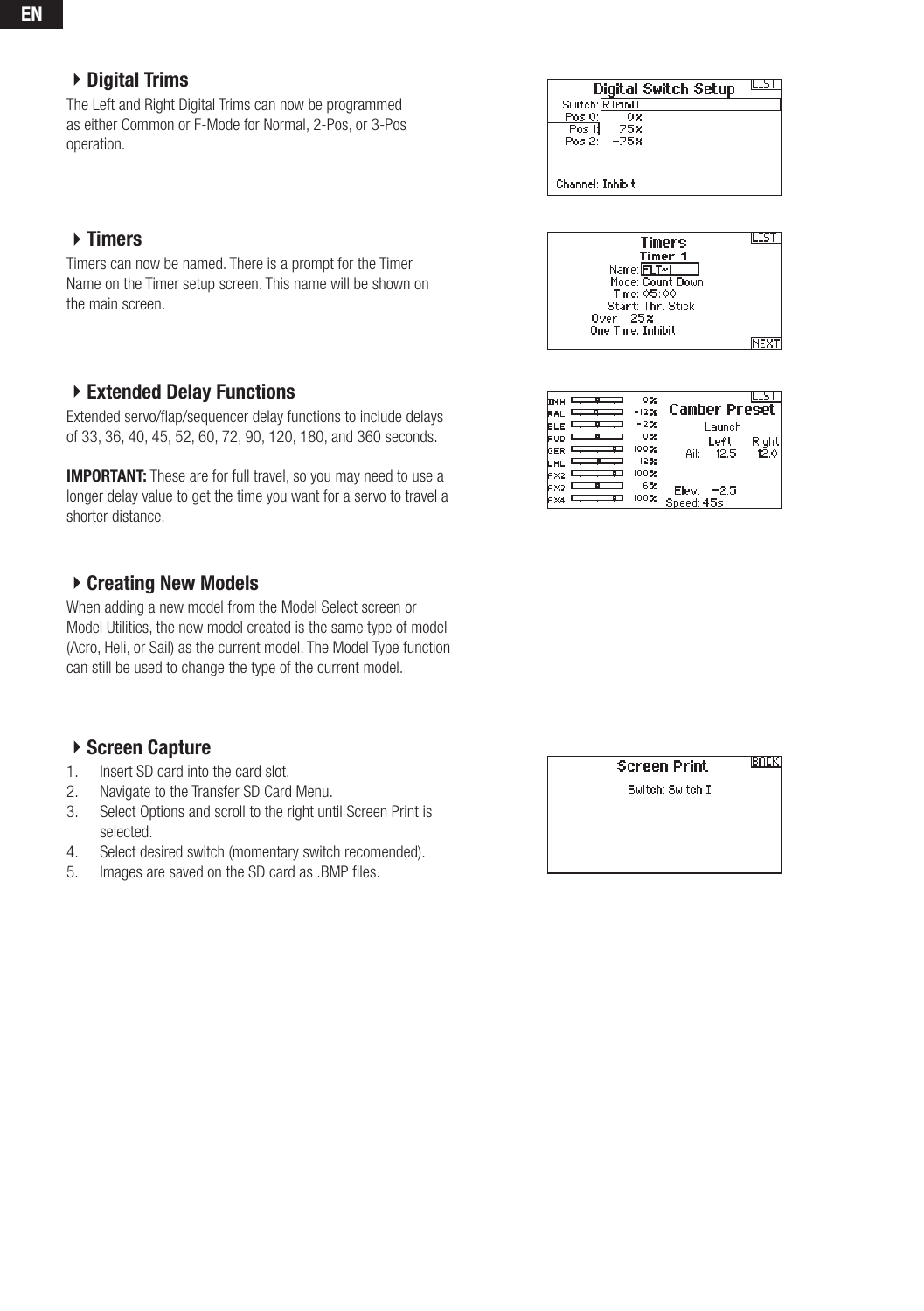# MULTI (Multirotor)

**NOTICE:** Refer to your multirotor manual for programming recommendations.



**CAUTION:** Always do a Control Test of your model with the transmitter after programming changes to make sure your model responds as desired.

# System Setup

## Aircraft Type

The Aircraft Options menu allows you to select a camera gimbal axis. Select None, 1–Axis, 2–Axis or 3–Axis from the Camera Options box.

The model icon can be changed by selecting the icon and scrolling left or right to select.

## F-Mode Setup

By default switch B is assigned 3 Flight Modes. You can assign up to five flight modes using any combination of up to two switches.

#### Channel Assign

Scroll and Select Channel to assign channel inputs and outputs for each Flight Mode. Each channel can be assigned any switch on the transmitter including but not limited to trim switches, gimbals and the Clear/Back buttons.

**Example:** Assign Flight Mode 1 to be your primary flight mode where your gimbals control primary flight axis. Switching to Flight Mode 2, you can have the gimbals control the camera axis and the trim buttons control primary flight axis.

**Tip:** You can also access the Channel Assign from the Channel Assign Menu in System Setup.

## ▶ Trim Setup

By default Trims are setup for *F Mode*.

**F Mode** trim type enables you to save trim values for individual flight modes if you find, for example, the aircraft requires Roll trim in Flight Mode 1 but not in Flight Mode 2.

# **FUNCTION LIST**

## ▶ Control Setup

The Control Setup menu contains the following functions:

• Travel Adjust • Sub-Trim • Reverse • Speed • ABS. Travel • Balance

Also known as Servo Setup in other aircraft types, this menu enables you to set control direction and limits of the control travel.

IMPORTANT: Confirm control direction, center point and travel with your multirotor aircraft's flight control system. Always check controls before committing to flight by starting the motors and keeping the power at a low setting, then check control direction and ensure the aircraft responds as expected.

IMPORTANT: ALT, ROL, PIT and YAW replaces THR, AIL, ELE and RUD channels in multirotor to more closely reflect the flight axis in the multirotor aircraft. This change is throughout the multirotor menu options.





**LIST** F Mode Setup Switch 1: Switch B Switch 2: Inhibit Enabled Flight Modes: 3<br>Channel: Inhibit Mode: 1 FLIGHT MODE 1  $-100x$ 

#### **Channel Input Config LIST**

| 1 ALTI: Thr<br>2 ROLL: Ail               | 7 AUX2: E<br>8 AUX3: RKnb |
|------------------------------------------|---------------------------|
| 3 PITC: Ele                              | 9 AUX4: LLv               |
| 4 YAW: Rud<br>5 GEAR: A                  |                           |
| 6 AUXI: D<br>REV   Mode: 1 FLIGHT MODE 1 |                           |
|                                          |                           |

| Trim Setup            |  |           |       |
|-----------------------|--|-----------|-------|
|                       |  | Trim Type |       |
| Altitude:             |  | 5 F Mode  |       |
| Roll:                 |  | 5 F Mode  |       |
| Pitch:                |  | 5 F Mode  |       |
| Yaw:                  |  | 5 F Mode  |       |
| Left Trimmer:         |  | 5 F Mode  | Norm. |
| <b>Right Trimmer:</b> |  | 5 F Mode  | Norm. |
| Trims: Normal         |  |           |       |

|                                                                                                                                                                                                                                                                                                                                                                                                                                                                                                                                                                                                                    | Travel                                                           |
|--------------------------------------------------------------------------------------------------------------------------------------------------------------------------------------------------------------------------------------------------------------------------------------------------------------------------------------------------------------------------------------------------------------------------------------------------------------------------------------------------------------------------------------------------------------------------------------------------------------------|------------------------------------------------------------------|
| 0 <del>______</del> _______ ROL<br>$0$ is the set of $\Gamma$<br>$0 \longrightarrow 3$                                                                                                                                                                                                                                                                                                                                                                                                                                                                                                                             | 100 100 100 100 100<br>100 100 100 100 100<br>ALT ROL PIT YAWGER |
| $\frac{100}{2}$<br><b>ELIGER</b><br>100 <del>- 10</del> AXI<br>ш AХ2<br>$100 \equiv$<br>4 <del>________</del> ______ A×3<br>$\overline{\phantom{1}}$ $\overline{\phantom{1}}$ $\overline{\phantom{1}}$ $\overline{\phantom{1}}$ $\overline{\phantom{1}}$ $\overline{\phantom{1}}$ $\overline{\phantom{1}}$ $\overline{\phantom{1}}$ $\overline{\phantom{1}}$ $\overline{\phantom{1}}$ $\overline{\phantom{1}}$ $\overline{\phantom{1}}$ $\overline{\phantom{1}}$ $\overline{\phantom{1}}$ $\overline{\phantom{1}}$ $\overline{\phantom{1}}$ $\overline{\phantom{1}}$ $\overline{\phantom{1}}$ $\overline{\$<br>981 | 100 100 100<br>100.<br>100 100 100<br>100<br>AXI AX2AX3AX4       |